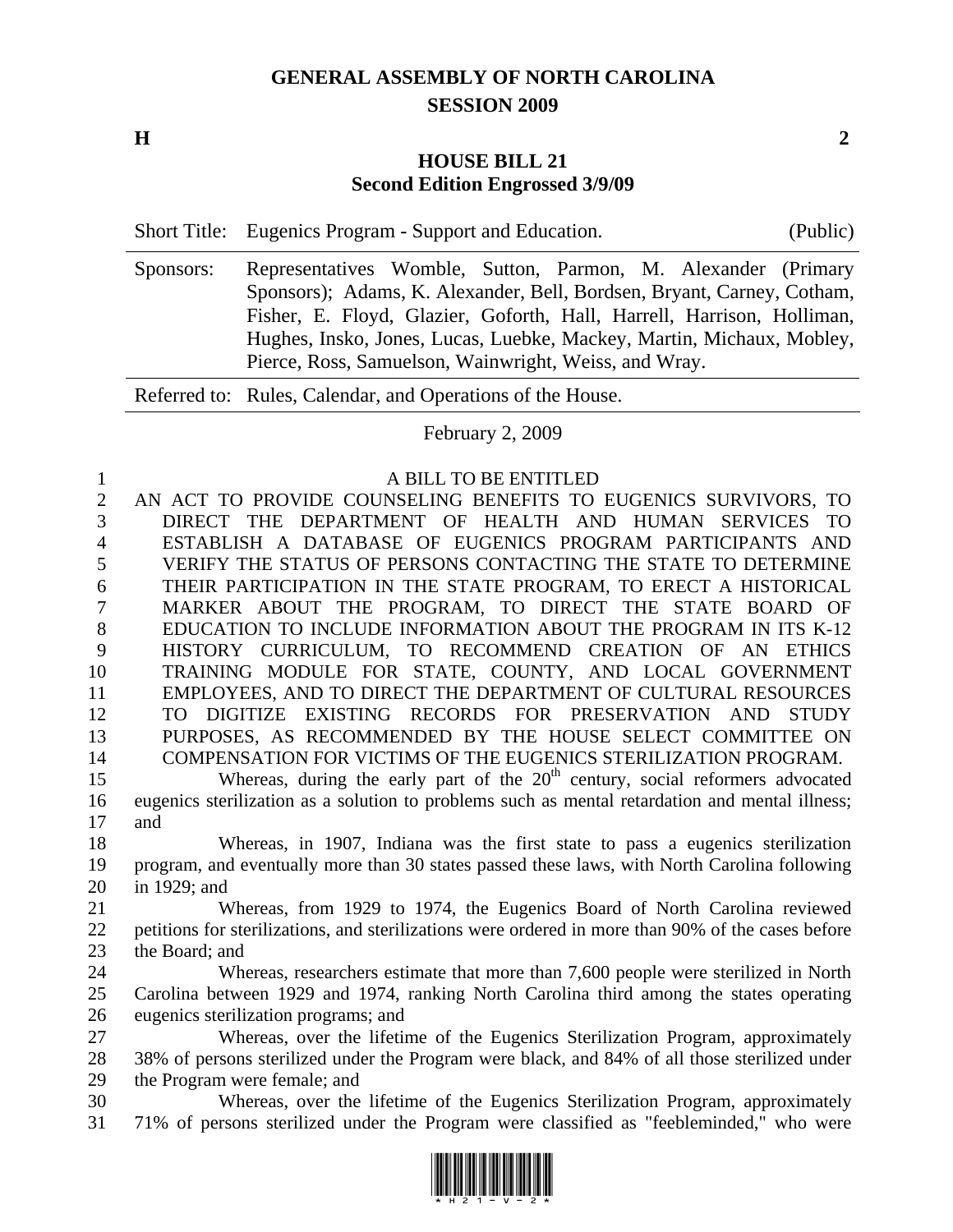1 predominantly people with intellectual disabilities; 24% were classified as mentally ill; and 5% 2 were classified as epileptic; and

3 Whereas, while most states sharply curtailed their sterilization programs after World 4 War II, nearly four-fifths of sterilizations in North Carolina were performed after 1945; and

5 Whereas, the governors of Virginia, Oregon, South Carolina, and North Carolina 6 have issued apologies for these forced sterilizations, and Governor Michael F. Easley 7 established a committee to investigate the Eugenics Sterilization Program and consider 8 compensation or counseling services for these persons; and

9 Whereas, the General Assembly urges the citizens of this State to become familiar 10 with the history of the eugenics movement, in the belief that a more educated, enlightened, and 11 tolerant population will reject absolutely any such abhorrent pseudoscientific movement in the 12 future; and

13 Whereas, the Speaker of the House of Representatives, the Honorable Joe Hackney, 14 established the House Select Committee on Compensation for Victims of the Eugenics 15 Sterilization Program to study proposals to compensate persons sterilized under the Program; 16 Now, therefore,

17 The General Assembly of North Carolina enacts:

18 **SECTION 1.(a)** The Department of Health and Human Services shall explore 19 options and develop a proposal for providing behavioral health counseling services to 20 confirmed survivors of the Eugenics Sterilization Program and report its recommendations and 21 legislative proposals to the 2010 Regular Session of the 2009 General Assembly on or before 22 the convening of that session.

23 **SECTION 1.(b)** The Department of Health and Human Services shall immediately 24 create a database of individuals petitioned for sterilization under the Eugenics Sterilization 25 Program. The database shall be developed in four phases, according to a proposal developed by 26 the Department of Health and Human Services in conjunction with the Department of Cultural 27 Resources. Records maintained in the database shall be confidential and shall not be subject to 28 public disclosure pursuant to G.S. 132-6(a).

29 There is appropriated from the General Fund to the Department of Health and 30 Human Services the sum of thirty-eight thousand six hundred forty-eight dollars (\$38,648) for 31 the 2009-2010 fiscal year to administer the provisions of this section.

32 **SECTION 1.(c)** The Department of Health and Human Services shall compare the 33 names and identifying information collected by the Office of Minority Health over the course 34 of the past several years with the names and identifying information entered into the 35 verification database, shall determine whether these individuals were, in fact, program 36 participants, and shall notify each person of his or her status as soon as possible. The 37 Department shall report its progress in accomplishing Sections 1(b) and 1(c) to the Joint 38 Legislative Commission on Governmental Operations on or before the convening of the 2010 39 Regular Session of the 2009 General Assembly.

40 **SECTION 1.(d)** The Department of Health and Human Services shall use available 41 funds to conduct an outreach campaign to identify survivors, including at least the issuance of 42 news releases and public service announcements and joint efforts with relevant interest groups 43 and agencies. The Department shall report its progress in this regard to the Joint Legislative 44 Commission on Governmental Operations on or before the convening of the 2010 Regular 45 Session of the 2009 General Assembly.

46 **SECTION 2.** The Department of Cultural Resources shall design and place a 47 historical marker providing information about the North Carolina Eugenics Sterilization 48 Program in an appropriate location in Raleigh. The Department shall report its progress in this 49 regard to the Joint Legislative Commission on Governmental Operations on or before the 50 convening of the 2010 Regular Session of the 2009 General Assembly.